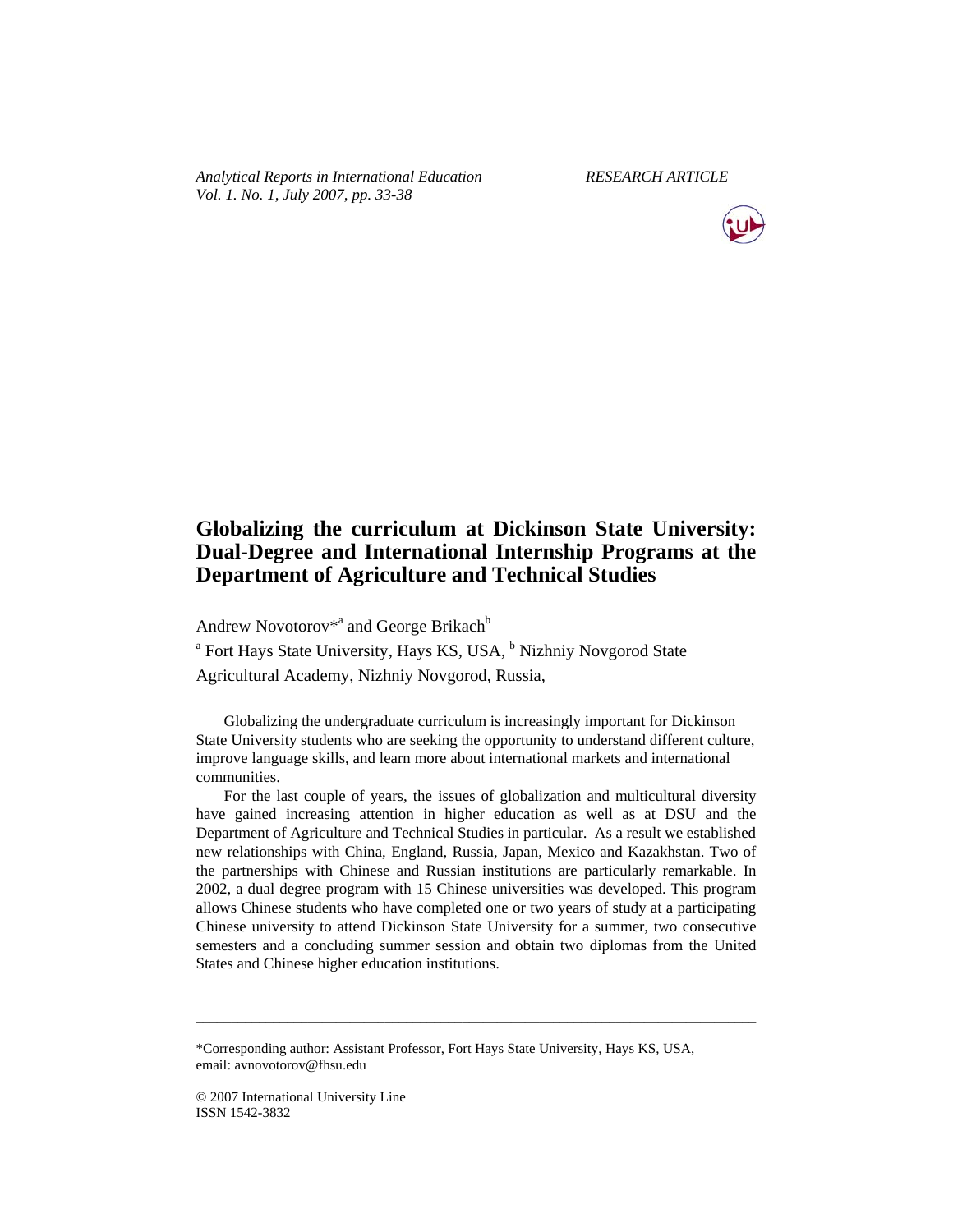# 34 *A. Novotorov, G. Brikach*

## *Why do we need to have a global perspective?*

As we closer to developing a truly global economy, many people believe that it is becoming increasingly important to internationalize the curricula by integrating global ideas, problem solving issues, and understanding the relationships between broad international concepts in many scopes of the curricula. Akpan and Martin (1996) believe that with the rapid shrinking of our world, U.S. institutions cannot afford the consequences of failing to prepare their citizens for participation in world affairs.

Vickers's (2000) rationale for globalizing universities included that the model for today's universities must be one that educates students to be competent in their discipline and intentionally prepares them to successfully participate as world citizens in the global economy.

As the international community moves toward greater interdependence, globalization is driving a revolution in educational institutions. This transformation is being shaped by the demands to prepare labor for participation in the global economy and to prepare citizens to participate in the international polity (Torres, 2002).

Study abroad and Students Exchange programs are increasingly being seen by DSU students as a way to better understand culture, language, traditions and business opportunities in an international content (Desruisseaux, 1999).

#### *Chinese exchange program*

As many as 40 Chinese students could begin attending classes on the campus of Dickinson State University in the summer of 2002 following a series of exchange program agreements signed by President Lee Vickers his trip to China.

According to the partnership agreements with 13 different Chinese universities and the creation of a dual-degree program between Dickinson State University and the foreign schools, Chinese students have the opportunity to attend classes in their home country for one or two years, then come to Dickinson State University for a summer, two consecutive semesters, and another summer session. While in Dickinson, the students are able to enroll in a University Studies major. Students participating in the dual-degree program take 42 credits during their residency on campus, and an additional six credits of online work after returning to China. Students must return to China and complete their degree requirements at the Chinese university before receiving a degree from Dickinson State University. Students will also receive a degree from their home university.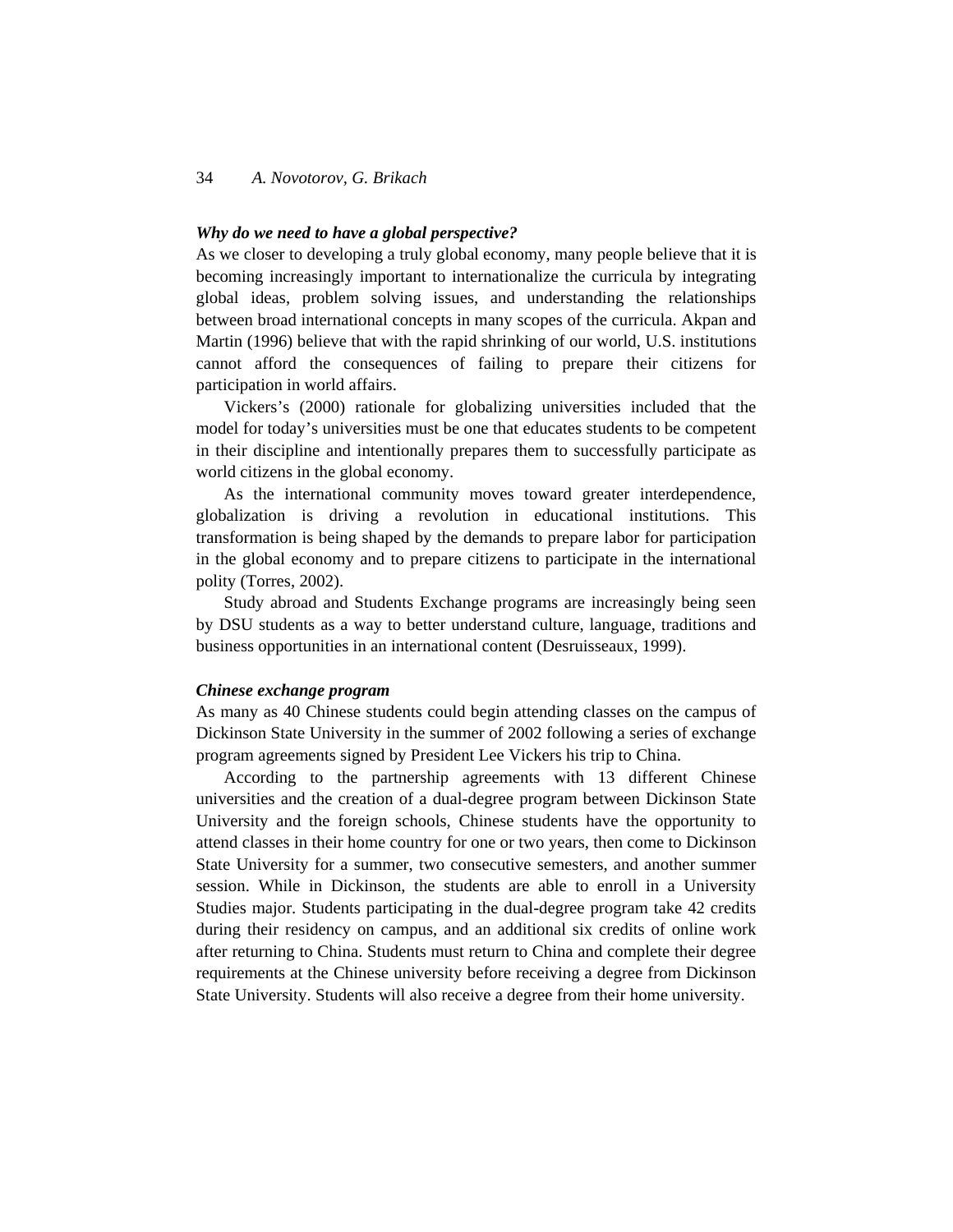#### 35 *Globalizing the curriculum at Dickinson State University*

*—This will enable us to increase our efforts to provide a diverse learning environment, which is beneficial to all students,"*—said Dr. Vickers. *—It is another aspect of our effort to bring the world to Dickinson State University.*

Chinese institutions that entered into partnership agreements with Dickinson State University for the dual-degree program include Beijing Polytechnic University, Lanzhou University, Anhui University, Central China Normal University, Jiangxi University of Finance and Economics, Jimei University, Guangxi University, Nan Jing Normal University, Yibin University, Fuzhou University, Hubei University, Hubei University of Technology, and the Sichuan International Studies University.

#### *Background of the International Internship Program in Russia*

Global perspectives and attitudes toward cultural diversity among agriculture students were examined in this program.

During the past three years, Dickinson State University, in cooperation with Russian universities including Nizhniy Novgorod State agricultural Academy and Voronezh State University have conducted joint International Internship Programs. Ten Dickinson State University students and two professors took part and visited Russia for three weeks in June 2004. From Russian side, only four students took part in the program and spent six weeks on DSU campus. This first year program was considered as a pilot project and it went very well. Russian students had the opportunity to learn by participating in the program about the Western-life style and culture as well as observing the American Higher educational system and academic programs at DSU. American students learned more about Russia, Russian traditions, culture and religion. Russian students were introduced to the modern technologies of US Agriculture and learned about agribusinesses, trading and finance. DSU students visited Russian agricultural enterprises and studied the way of agricultural production in Former Soviet Union. Both American and Russian students saw the value of the partnership that they developed with their peers. Program designers delivered the program evaluation and indicated that joint programs like this can be effective in helping young people to bridge the cultural and professional gap between Russian and American students.

In order to improve the program and prepare DSU students for their trip to Russia a Basic Russian language class was offered first time in 2005. This course offers an introduction to the Russian language, developing the four basic communication skills of speaking, listening comprehension, reading, and writing.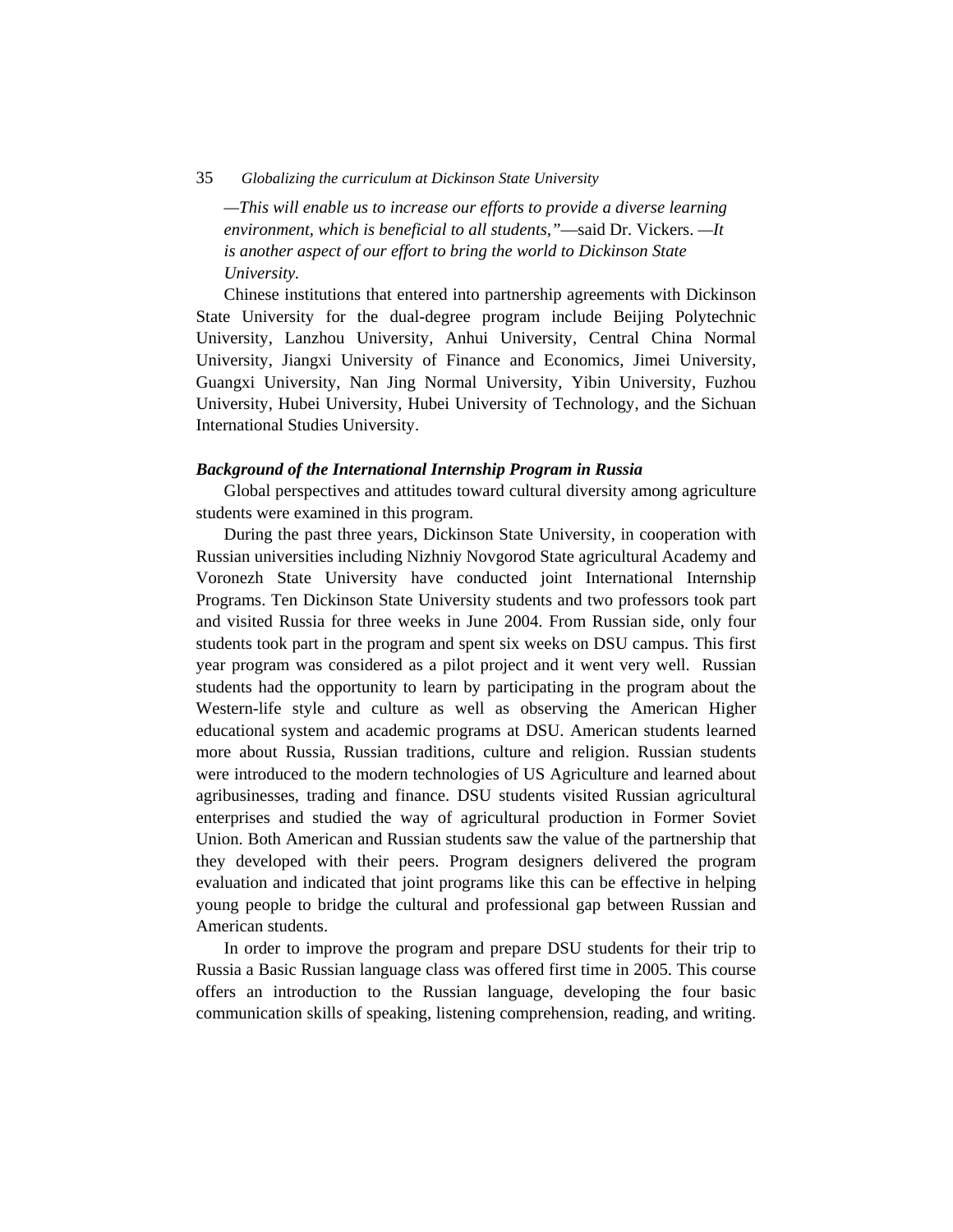## 36 *A. Novotorov, G. Brikach*

In addition, students were introduced to cultural and social aspects of the Russian peaking world. By the end of this course, students were able to carry on basic conversations in Russian on many topics from their daily life and they able to introduce themselves in Russian.

In spring 2005 a Memorandum of Understanding was signed between Dickinson State University and Voronezh State and four students with their two instructors from Russia visited DSU campus for three weeks. Then nine American students and three instructors went to Russia and visited Voronezh for three weeks. DSU students learned a lot of culture from their Russian counterparts and they learned about themselves too. Their knowledge base of business and agriculture grew and their desire to gain more knowledge about Russia and Russian education increased. Russian instructors learned about US education and academic programs in DSU and they gained new teaching skills that they can use and directly apply in Russia. Both American and Russian participants learned about similarities and differences of the cultures, people and businesses.

Last year the program has been increased and in April of 2006 Dickinson State hosted eight students and two instructors from Voronezh State University. In return nine students and two instructors took Russian language class and made their three-week trip to Voronezh in May 2006.

# *Implications*

Over the past several years, Dickinson State University has been busy living up to the goals as stated by President Dr. Vickers, putting together a strong programs which bring the world to Dickinson State, and gives students, faculty, and staff a chance to participate in the global community through exchange programs and partnerships with Universities in China, Russia, Kazakhstan, Armenia, and England.

One of the missions of higher education for the future is to make students more globally aware and I believe we were successful in developing the important partnership programs with China that will enable us to better achieve that mission. One of the Chinese students Minmin Luo from Hangzhou, China stated:

*Dickinson State University has offered me a great study environment and enriched my life experience. Students' lives here are combined with good quality education and all kinds of fun activities. The partnership program with DSU provided me a good opportunity to study abroad, challenge myself to handle various difficulties, and also broaden my*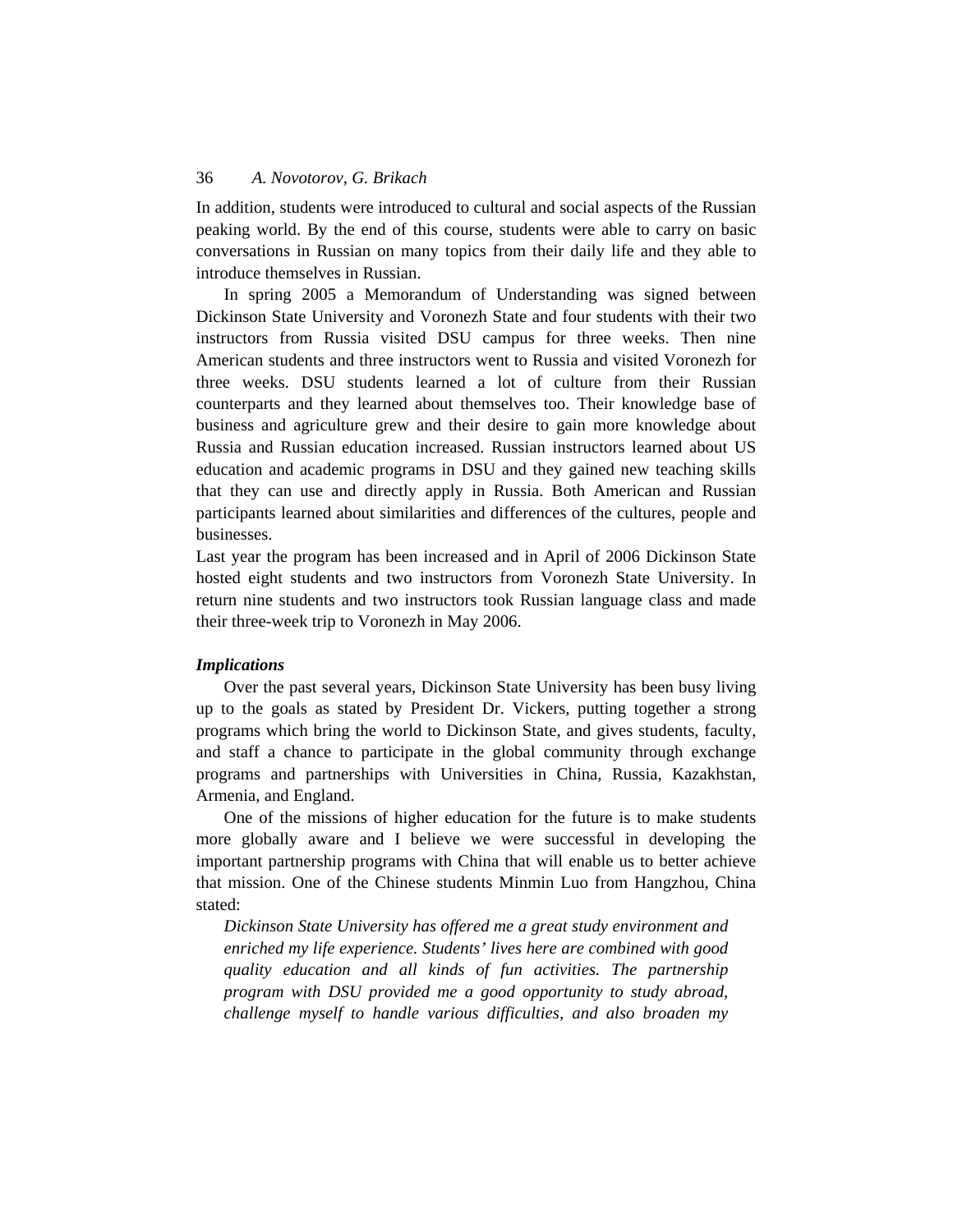## 37 *Globalizing the curriculum at Dickinson State University*

*views about the world. Studying here is an enchanting, challenging, lifeenriching experience. My year at DSU is an unforgettable journey that has overwhelmed my life.* 

Dickinson State University, Nizhniy Novgorod State Agricultural Academy and Voronezh State University have established a long-term cooperation and documented their interest and intention in Memorandums of Understanding in 2004 and 2005. A student exchange program was designed. In this program, students from Dickinson, Nizhniy Novgorod and Voronezh are given the opportunity to visit each other and spend up to two – three weeks at their partner's school and to live with the family of their exchange partner during the weekends.

Dickinson State University, Nizhniy Novgorod State Agricultural Academy and Voronezh State University sponsor this program. Departments of International Relations, VSU/NNSAA and Department of Agriculture and Technical Studies, DSU are responsible for all onsite coordination.

Participating students improve their linguistic proficiency in English and Russian, gain knowledge in International Agriculture, Trade and Business and become more familiar with a new culture and a new Higher Education system. The offered International Agriculture Internship program will grow through new challenges and become more efficient and useful. The increase in linguistic and cultural proficiency as well as personal growth can only be achieved in long-term exchange programs. Therefore students may explore the opportunity for longterm study at partner's institution. As Russian student Olesia Tkachenko indicated:

*…participating in different student activities helped me to develop my English skills, make good friends, and better cope with homesickness. Studying here is an exciting, challenging, and enjoyable process. I believe studying at DSU is the perfect way to gain a lifetime experience and to grow as a person.* 

# *Conclusion*

Both American and foreign universities are in a unique position to promote understanding, open-mindedness and informed dialogue regarding globalization. According to DSU President Vickers (2000), the complex 21st century geopolitical environment and global economy require a new paradigm for American colleges and universities. The model for today's universities must be one that educates students to be competent in their discipline and intentionally prepares them to successfully participate as world citizens in the global economy.